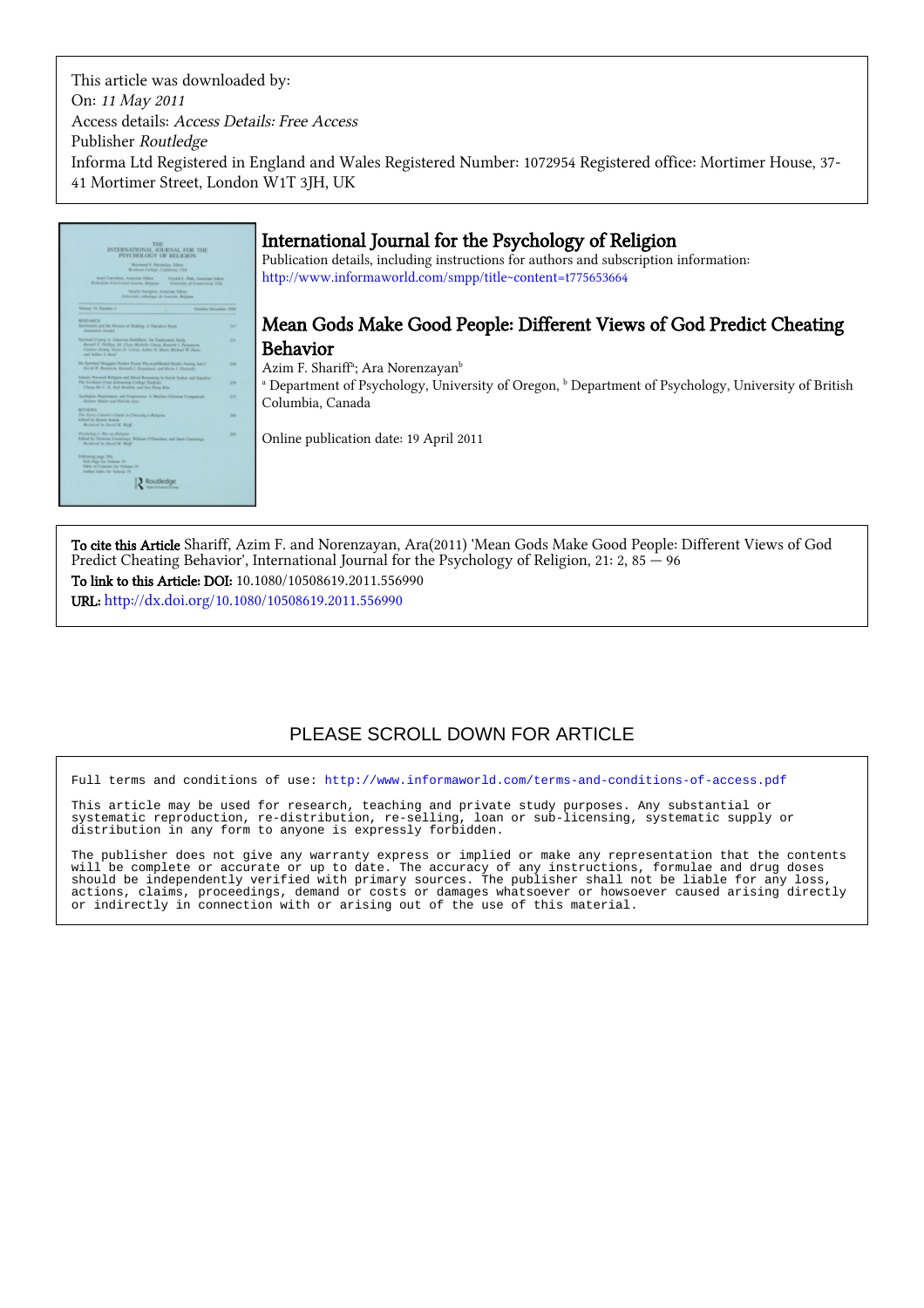

## RESEARCH

# Mean Gods Make Good People: Different Views of God Predict Cheating Behavior

Azim F. Shariff

Department of Psychology University of Oregon

#### Ara Norenzayan

Department of Psychology University of British Columbia, Canada

Fear of supernatural punishment may serve as a deterrent to counternormative behavior, even in anonymous situations free from human social monitoring. The authors conducted two studies to test this hypothesis, examining the relationship between cheating behavior in an anonymous setting and views of God as loving and compassionate, or as an angry and punishing agent. Overall levels of religious devotion or belief in God did not directly predict cheating. However, viewing God as a more punishing, less loving figure was reliably associated with lower levels of cheating. This relationship remained after controlling for relevant personality dimensions, ethnicity, religious affiliation, and gender.

The belief in supernatural agents has been a powerful force found throughout all cultures and across all of recorded human history (Atran & Norenzayan, 2004; Boyer, 2001; Guthrie, 1993). One of the most common (if controversial) assumptions about these beliefs is that they encourage moral behavior. A number of researchers and theorists even suggest that these beliefs persisted and proliferated precisely because of the social utility served by these purported prosocial effects (for recent examples, see Johnson & Krüger, 2004; Wilson, 2002).

For years, however, these theories were left empirically wanting. Most of the confirmatory evidence was anecdotal, and the empirical research that did investigate trait religiosity and

Correspondence should be sent to Azim F. Shariff, Department of Psychology, University of Oregon, 1227 University of Oregon, Eugene, OR 97403, USA. E-mail: shariff@uoregon.edu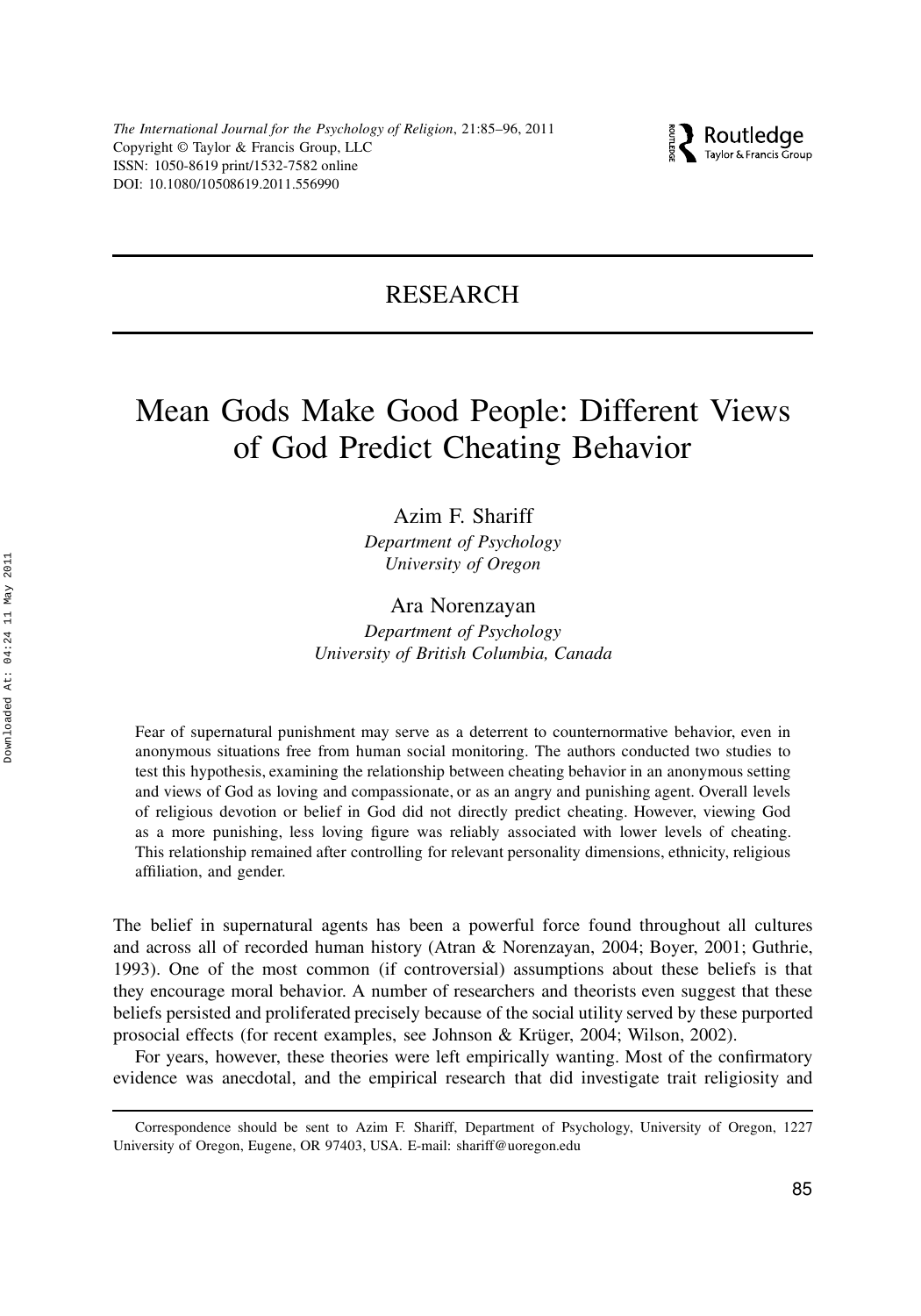prosocial behavior in the lab historically failed to find any marked effects<sup>1</sup> (Batson et al., 1993). In recent years, an increasing number of studies demonstrate that religion does indeed foster prosocial behavior under specific conditions (see Norenzayan & Shariff, 2008, for a review). For example, psychological experiments have shown how implicitly activating religious thinking in the moment can encourage prosocial behavior. Implicitly priming religious thoughts is found to increase generosity in anonymous economic games, even though trait religiosity is found to be unrelated to generosity (Ahmed & Salas, 2008; Shariff & Norenzayan, 2007). Similar priming effects have been shown to activate prosocial thoughts and increase general prosocial concern (Newton & McIntosh, 2009; Pichon, Boccato, & Saroglou, 2007). Implicit and subliminal priming of religious ideas has also been shown to more directly increase honest behavior, $2$  but again, among unprimed participants, trait religiosity was unrelated to honesty (Randolph-Seng & Nielsen, 2007).

These types of studies have begun to show the conditions under which religion plays a role as a facilitator of cooperative behavior among large groups of anonymous individuals. People's opportunistic selfishness can be reined in by a belief in, devotion to, and fear of supernatural beings (Norenzayan & Shariff, 2008). Nonetheless, these studies have relied on priming religious thinking in the moment, revealing much about the religious situation but little about the religious disposition. When psychological researchers have looked at whether *trait* religiosity is associated with reduced cheating behavior, the vast majority of studies have found no correlation. Contrary to theoretical predictions, religiosity, as measured by both belief and religious attendance, has not been found to predict cheating behavior (Nowell  $\&$  Laufer, 1997; Randolph-Seng & Nielsen, 2007; Sierles, Hendrickx, & Circle, 1980; Smith, Wheeler, & Diener, 1975). A minority of studies has even shown a positive trend—increased religiosity being associated with *more* cheating (Guttman, 1984; Pruckner & Sausgruber, 2008). How does religion's role in enforcing moral behavior square with these empirical results?

In this article, we focus specifically on the question of whether there are any aspects of religiosity, measured as an individual difference, that are related to reducing counternormative behaviors such as cheating. The possibility we consider is that by examining the degree of religious belief, researchers may have missed a different and possibly more potent aspect of belief. Johnson and Krüger (2004) suggest that it is the concept of punishing supernatural agents, in particular, that has been instrumental at reducing normative transgressions—a theory they term the supernatural punishment hypothesis (SPH). Although recent research indicates that positive rewards can encourage cooperative behavior when there is an opportunity to form social relationships (Rand, Dreber, Ellingson, Fudenberg, & Nowak, 2009), the SPH specifically predicts that it is the punishing aspects of gods and the threat of divine punishment, rather than any loving or compassionate traits, which are responsible for keeping adherents from crossing ethical boundaries in anonymous situations where they would otherwise be tempted. Consistent with this idea, game theoretical work demonstrates that, when it comes to deterring normative transgressions in anonymous situations, the stick holds considerably more power that the carrot

<sup>&</sup>lt;sup>1</sup>With the exception of circumstances that allowed one to project a prosocial image to oneself or others (Batson, Schoenrade, & Ventis, 1993).

 ${}^{2}$ A similar study by Bering, McLeod, and Shackleford (2005) showed that priming supernatural agents—in the form of ghosts—also decreases willingness to cheat, but information about religiosity or religious identification was not reported.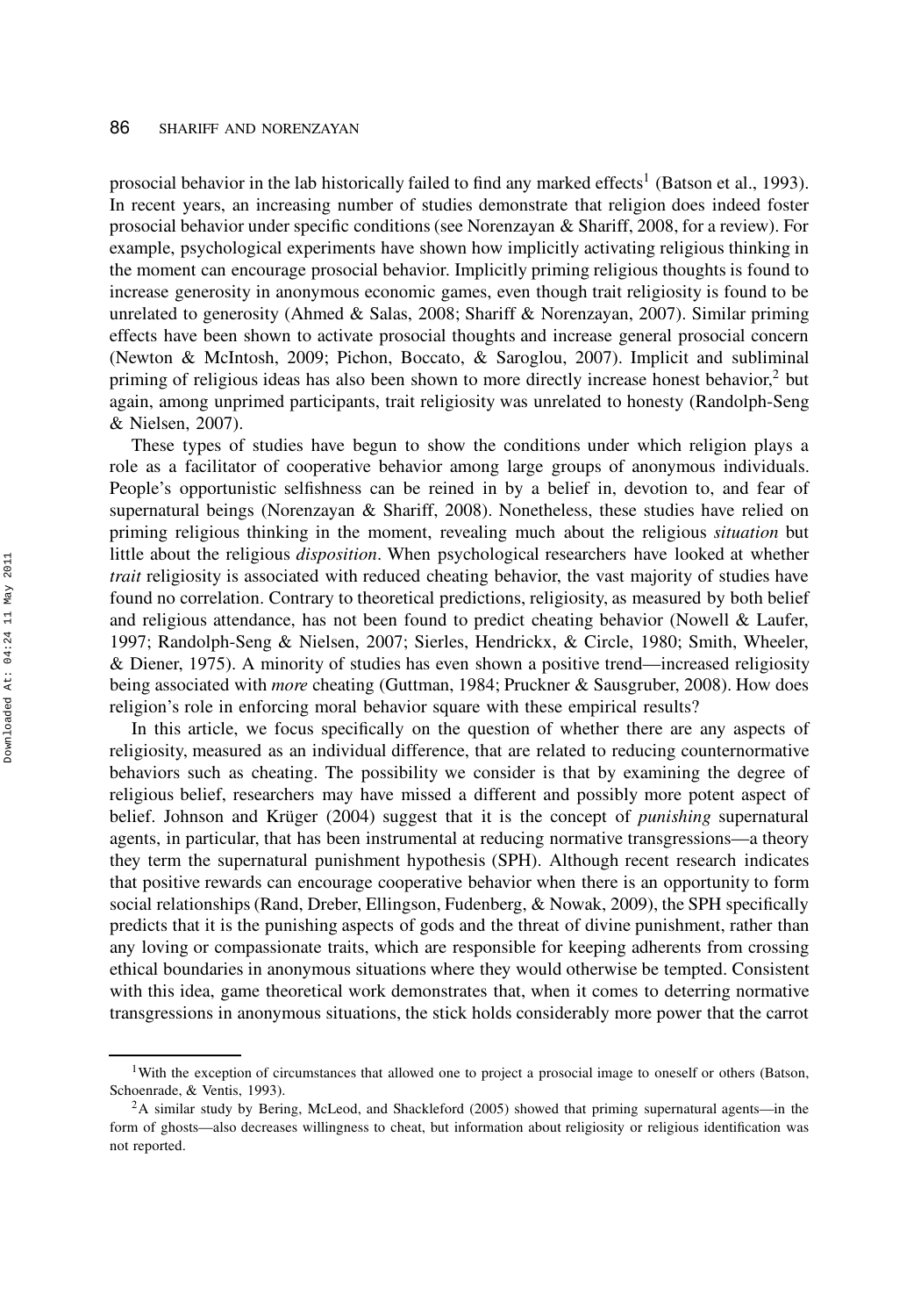(Fehr & Gachter, 2002; Johnson & Bering, 2006). The temptation to cheat cannot be overcome by the promise of reward nearly as much as it can be overcome by the threat of punishment. To quote Johnson and Krüger (2004), " 'Carrots' are not enough because, although they may encourage some people to cooperate, they do not prevent all of them from cheating" (p. 163). Indeed, lab experiments reveal that without the possibility of punishing cheaters, cooperation cannot be effectively cultivated (Fehr & Gachter, 2002).

Therefore, if gods make people good, it may be because of the credible threat of their punitive tendencies. As a result, the SPH specifically predicts that a belief in fearful and punishing aspects of supernatural agents should be associated with honest behavior, whereas a belief in the kind, loving aspects of gods should be less relevant. The current research aims to test this prediction directly. In two studies, we examined whether beliefs in both the "positive" (e.g., loving, compassionate) and "negative" (e.g., punishing, vengeful) aspects of God predict cheating behavior in a controlled laboratory setting free from human monitoring.

#### STUDY 1

#### **Participants**

Sixty-seven undergraduate students participated in exchange for partial course credit. Six participants who indicated suspicion about one of the tasks in the study, or the true nature of the experiment, were excluded from analysis. The ages of the remaining 61 participants (44 female) ranged from 18 to 22 ( $M = 20.2$ ). Euro-Caucasians made up 31% of the sample, East Asians made up another 31%, South Asians comprised another 26%, and the remaining 12% were classified as "Other."

#### Procedures

Under the guise of participating in a study addressing the effect that different forms of test taking had on emotions, the students were given a computer-based "test" that contained a reading comprehension task and a math task (actually the cheating measure).

We operationalized cheating using a well-researched social psychology laboratory tool (von Hippel, Lakin, & Shakarchi, 2005). The measure involved a simple but tedious math task that required participants to calculate the sums of 20 sets of 10 numbers (ranging from  $-20$  to 20) without using scratch paper or a calculator. During this task, the participant was alone in a small room with a closed door. A purported "glitch" in the programming of the task resulted in the answer appearing on screen a few seconds after the question first appeared, provided that participants did not first press the spacebar. Participants were told about the glitch and asked to make sure they "press the spacebar as soon as the question appears in order to honestly simulate a real test-taking experience." The number of items, out of 20, on which a participant did not press the spacebar before the answer appeared, was used as our measure of cheating. Again, participants who displayed suspicion about the cheating task were dropped from the final analyses.

Following the cheating task, participants completed a suspicion probe, the Hoge (1972) scale of intrinsic religiosity, a Views of God scale, and a set of demographic questions. The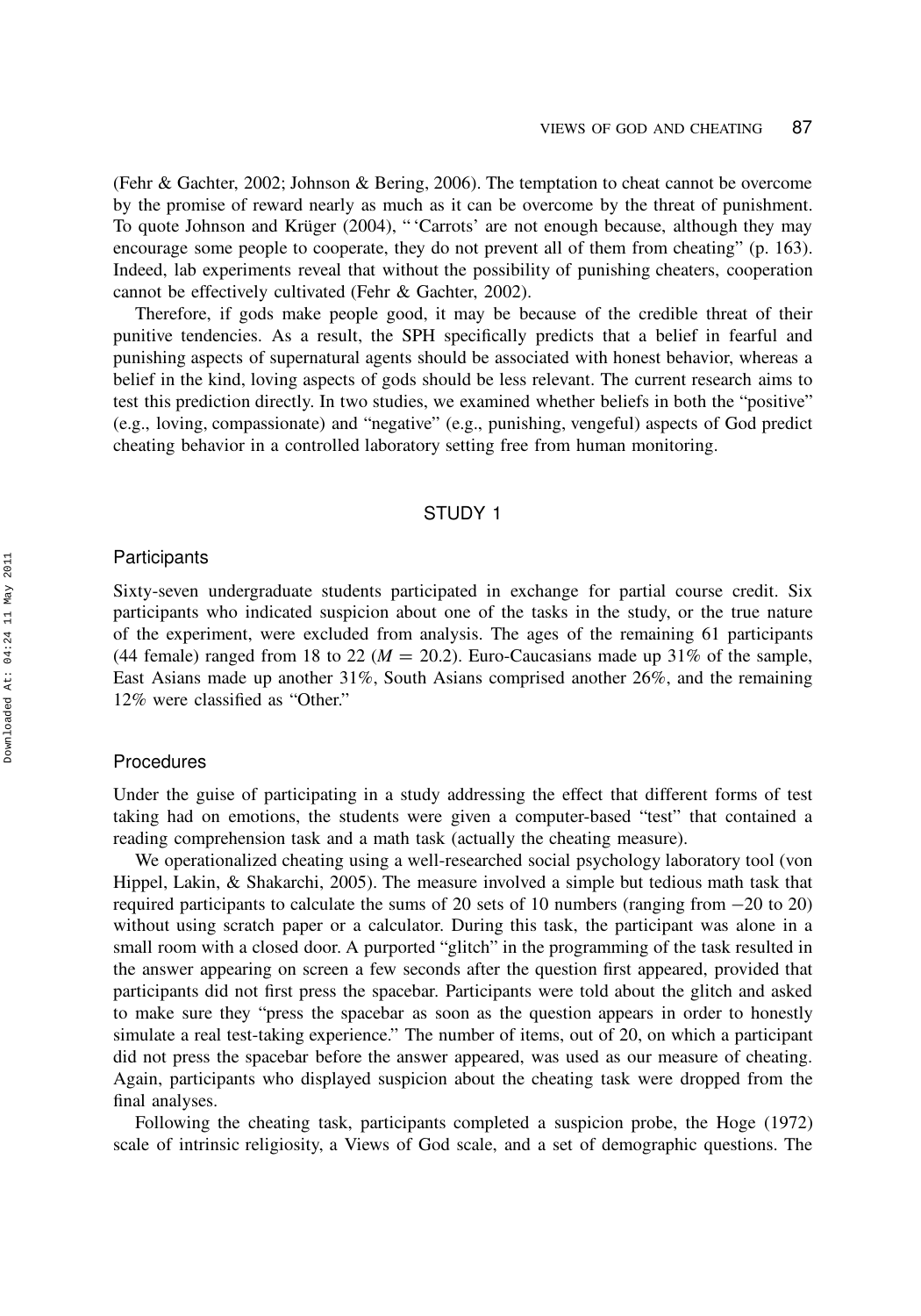#### 88 SHARIFF AND NORENZAYAN

intrinsic religiosity scale contained 10 items (e.g., "My religion or faith is an important part of my identity"; Cronbach's  $\alpha = .97$ ).

The Views of God scale comprised 14 traits, of which 7 pertained to "positive" qualities (forgiving, loving, compassionate, gentle, kind, comforting, and peaceful;  $\alpha = .97$ ), and 7 to "negative" qualities (vengeful, harsh, fearsome, angry, punishing, jealous, and terrifying;  $\alpha =$ .88). Participants were asked, on a 7-point Likert scale, to describe how much each trait applied to their conception of their God or Gods, or, if the subject was a nonbeliever, how much they felt each trait applied to their culture's conception of God or Gods. Following completion of all tasks, participants were fully debriefed about all aspects of the study, given their credit, thanked, and dismissed.

#### Results and Discussion

Views of God and cheating. The positive and negative qualities were averaged to create a "Loving God" and "Punitive God" measure, respectively. These two measures were negatively correlated for the entire sample,  $r(60) = -.24$ ,  $p = .06$ . The Loving God average was then subtracted from the Punitive God average to yield an overall God Negativity Score, with larger numbers indicating more negative views. As cheating rates were nonnormally distributed among participants, Kolmogorov-Smirnov(61) = .15,  $p = .001$ , we carried out a logistic regression, which makes no assumptions about normality, to assess the relationship between views of God and cheating. To do so, we dichotomized the continuous cheating measure into high (cheated on 10 or more out of 20 questions, 51% of sample) and low (cheated on 9 or fewer questions, 49% of sample) cheaters. We controlled for religion devotion, as well as sex and ethnicity, both of which predicted cheating behavior in our previous studies (with East Asians and women cheating more). Consistent with predictions, higher God Negativity Scores were associated with lower levels of cheating (Wald  $= -4.16$ , odds ratio  $= .95$ ,  $p = .04$ ; see footnote 3). Neither religious devotion nor ethnicity had an effect on likelihood of cheating, but a sex difference was found showing higher cheating behavior among women (see Table 1). There was no hint of multicollinearity (all  $Fs < 2$ ). Figure 1 represents zero-order cheating correlations with each item reflecting positive or negative views of God.

Differences in cheating between believers and nonbelievers. No differences in cheating were found between self-described believers and nonbelievers,  $\chi^2(1, N = 61) = .21$ ,  $p = 0.65$ , ns, with both groups cheating on an average of 11 of the 20 items. Cheating was uncorrelated with intrinsic religiosity,  $\beta = .02$ ,  $t(59) = .13$ ,  $p = .90$ , ns, or the single item assessing belief in God,  $\beta = .03$ ,  $t(59) = .23$  p = .82, ns.

These results offer initial support for the SPH. However, this finding is correlational, and two possible alternative explanations are immediately apparent that need to be addressed. First, common personality factors associated with cheating tendencies, particularly low conscientiousness (Nathanson, Paulhus, & Williams, 2006) might account for both the tendency to cheat less and

<sup>&</sup>lt;sup>3</sup>This relationship was also statistically significant if cheating behavior was kept as a continuous measure and entered into a linear regression with the same controls,  $\beta = -26$ ,  $t(61) = 2.00$ ,  $p = .05$ . Logistic regression, however, is the more appropriate strategy in this study because it makes no assumptions about the normality of the distributions.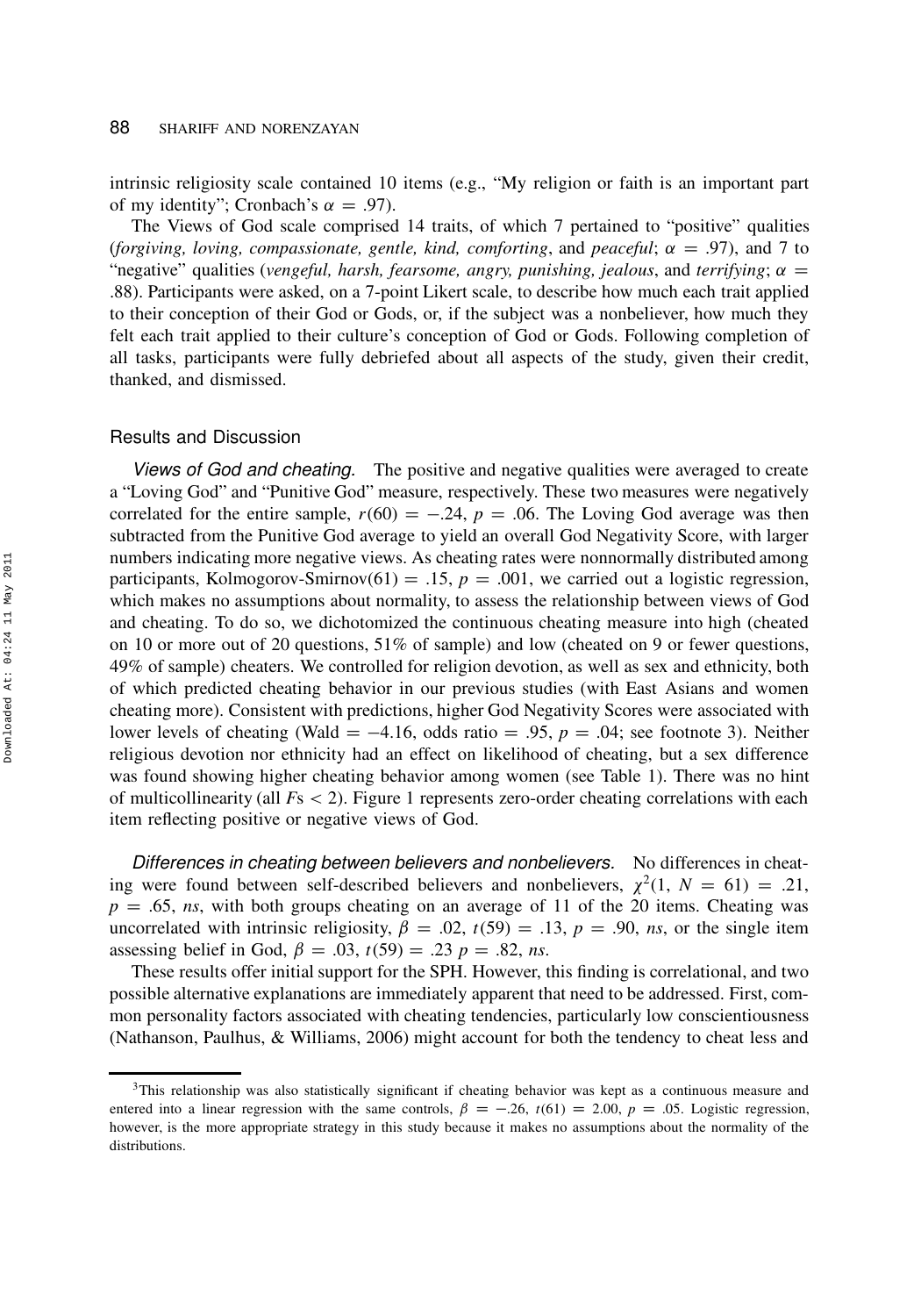| Study $I^a$          | Wald | Sig.   | 0R   | 95% Confidence<br>Interval for OR |       |  |
|----------------------|------|--------|------|-----------------------------------|-------|--|
|                      |      |        |      | Lower                             | Upper |  |
| Step 1               |      |        |      |                                   |       |  |
| God Negativity Score | 4.16 | $.04*$ | .95  | .91                               | .99   |  |
| Religious devotion   | .47  | .49    | .98  | .95                               | 1.02  |  |
| Ethnicity            | 2.41 | .12    | 1.62 | .88                               | 2.98  |  |
| <b>Sex</b>           | 4.57 | $.03*$ | .23  | .06                               | .88   |  |
| Constant             | 1.64 | .20    | .27  |                                   |       |  |

TABLE 1 Summary of Logistic Regression Analysis for Variables Predicting Cheating Behavior in Study 1

*Note.* Asterisks are used to highlight effects significant at the  $p < .05$  level. OR = odds ratio.  $a_n = 61$ .



FIGURE 1 Zero-order correlations between cheating and individual attribute items on the Views of God measure. Note. Negative correlations indicate lower levels of cheating. Asterisk denotes significance at the p < .05 level.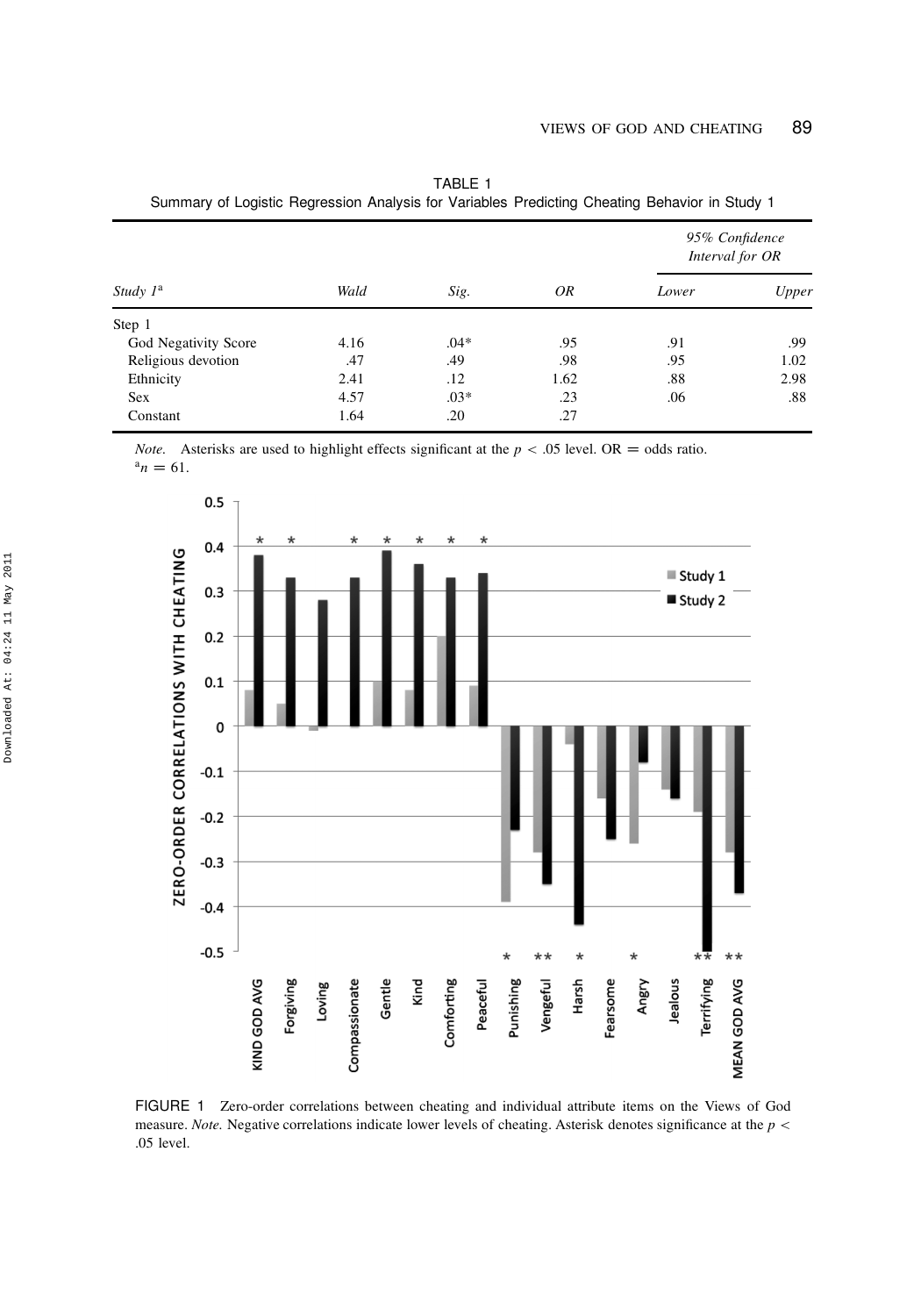#### 90 SHARIFF AND NORENZAYAN

the tendency to see God as an angry and punishing agent. Second, because the Views of God measure was completed after the cheating measure, it is possible that these views may have been contaminated by participants' cheating behavior. That is, participants who did cheat may have been motivated to see their deity as a little more forgiving and a little less harsh than had they not transgressed a moral norm. In addition, information regarding religious affiliation was not collected. Our second study sought to replicate the main finding, and discount these two alternative explanations, while controlling for conscientiousness as well as religious and ethnic affiliation.

#### STUDY 2

#### **Participants**

Of forty-six undergraduate participants who completed the study for partial course credit, 3 were dropped from analysis for suspicion about the experimental tasks or hypothesis, and 4 more were dropped for failing to complete the online pretest questionnaire component of the experiment (which included all the belief measures; see what follows). The ages of the remaining 39 participants (28 female) ranged from 17 to 28 ( $M = 19.8$ ). Euro-Caucasians accounted for 21% of the sample, East Asians made up 46%, South Asians 18%, and the remaining 15% were classified as "Other." In terms of religious affiliation, the nonreligious (atheist or agnostic) made up 36% of the sample, whereas Christians made up 26%; Buddhists made up 7.5%; Muslims 5%; Jews, Hindus, and Sikhs each made up 2.5%; and the remaining 18% indentified as "Other."

#### Procedures

To avoid contamination between the Views of God measure and the cheating task, participants were instructed to complete an online questionnaire at any time in the days before they came into the lab for their scheduled experiment. The Views of God scale and a single item assessing belief in God (replacing the Hoge scale from Study 1) were embedded within a more extensive set of questions, the majority of which (85%) consisted of dummy questions about birth order, gender stereotypes, test-taking preferences, and demographics. This dilution of the religion questions was done to prevent participants from guessing the hypothesis and thereby contaminating the results.

After participants arrived at the lab, they were administered a computer-based "test," which was identical to that in the first study save the exclusion of the reading comprehension component. In this version, participants were all told they had been randomly assigned to the math test condition. Following completion of the math/cheating task, participants completed the Positive and Negative Affect Scale (Watson, Clark, & Tellegen, 1998), the 44-item Big Five Inventory (John & Srivastava, 1999), and a suspicion probe. Participants were fully debriefed and dismissed following completion of these tasks.

#### Results and Discussion

Views of God and cheating. As in Study 1, the positive and negative qualities were averaged to create Loving God ( $\alpha = .96$ ) and Punishing God ( $\alpha = .89$ ) measures, respectively.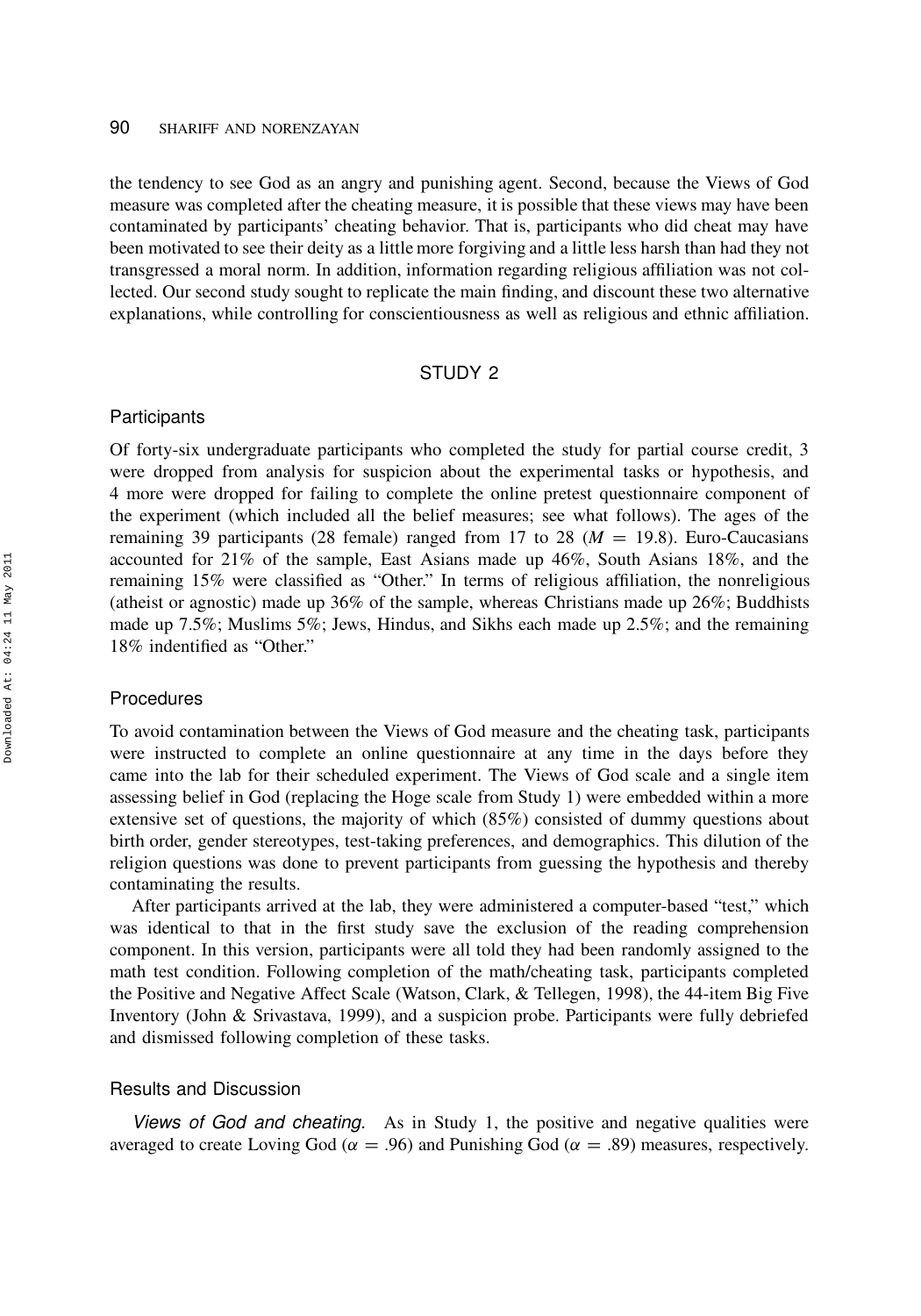| Coefficients          |                                |       |                                    |          |         |  |  |  |  |
|-----------------------|--------------------------------|-------|------------------------------------|----------|---------|--|--|--|--|
|                       | Unstandardized<br>Coefficients |       |                                    |          |         |  |  |  |  |
| Study 2 <sup>a</sup>  | B                              | SE    | Standardized<br>Coefficients: Beta |          | Sig.    |  |  |  |  |
| (Constant)            | 7.473                          | 7.190 |                                    | 1.039    | .31     |  |  |  |  |
| God Negativity Score  | $-1.295$                       | .414  | $-.583$                            | $-3.124$ | $.004*$ |  |  |  |  |
| Belief in God         | $-.259$                        | .378  | $-.120$                            | $-.686$  | .50     |  |  |  |  |
| Conscientiousness     | $-.065$                        | .147  | $-.073$                            | $-.441$  | .66     |  |  |  |  |
| Ethnicity             | .613                           | .844  | .115                               | .726     | .47     |  |  |  |  |
| Sex                   | $-.824$                        | 1.884 | $-.073$                            | $-.437$  | .67     |  |  |  |  |
| Religious affiliation | $-.306$                        | .288  | $-.166$                            | $-1.064$ | .30     |  |  |  |  |

| TABLE 2                                                                                     |  |  |  |  |  |  |  |  |
|---------------------------------------------------------------------------------------------|--|--|--|--|--|--|--|--|
| Summary of Linear Regression Analysis for Variables Predicting Cheating Behavior in Study 2 |  |  |  |  |  |  |  |  |

*Note.* Asterisks are used to highlight effects significant at the  $p < .05$  level.  $a_n = 39$ 

The two scales were negatively correlated,  $r(39) = -.32$ ,  $p = .04$ . The Loving God average was then subtracted from the Punishing God average to yield an overall "God Negativity Score." Unlike in the previous study, the cheating scores here were normally distributed and thus did not require transformation into a dichotomous measure, Kolmogorov-Smirnov(38) = .80,  $p =$ .54. Instead, we entered the continuous cheating measure into a linear regression (Table 2). In addition to controlling for belief in God, sex, and ethnicity, we also controlled for religious affiliation and conscientiousness. Replicating our main findings from Study 1, more punishing views of God predicted lower levels of cheating ( $\beta = -.58$ ,  $p = .004$ ).<sup>4</sup> No other variables were significant. One would expect that believing in a punitive God matters primarily if one is already a strong religious believer. Although this interaction between God Negativity Scores and Belief in God did trend in this direction, it did not reach statistical significance ( $\beta = -.63$ ,  $p = .13$ ).

As in Study 1, there was no evidence of multicollinearity (all  $Fs < 2$ ). The small sex difference from the first study was not replicated here,  $t(37) = .72$ ,  $p = .48$ , ns, and no affective measures such as guilt or shame showed any significant relationship with cheating. Zero-order cheating correlations, with each item reflecting positive or negative views of God, once again showed that negative and positive qualities of God predicted cheating in opposite directions (Figure 1).

Differences in cheating between believers and nonbelievers. As before, no relationship emerged between cheating and belief in God (see Table 2). Self-described believers were no more or less likely to cheat than nonbelievers,  $\chi^2(1, N = 39) = .26, p = .61, ns$ .

<sup>4</sup>This relationship remained significant if cheating behavior was analyzed as a dichotomous measure and entered into a logistical regression as it was in Study 1 (Wald  $=$  4.08, odds ratio  $=$  .59, p  $=$  .04).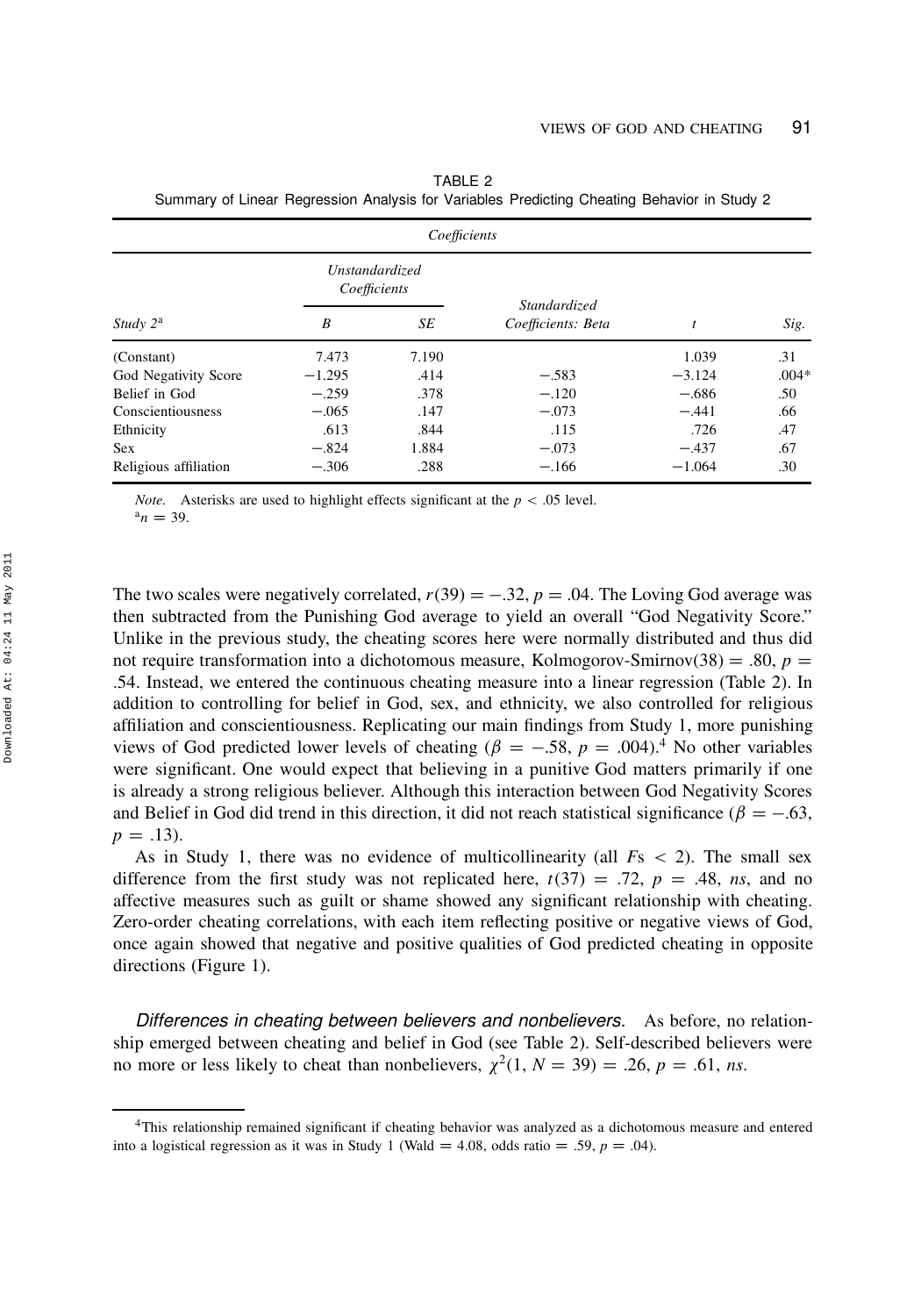#### GENERAL DISCUSSION

#### The Supernatural Punishment Hypothesis

In two studies, participants who attributed greater levels of punishing attributes to supernatural agents were less likely to cheat on a behavioral task. In fact, across both studies, the relative God Negativity Score and the absolute ratings of Negative Views of God were stronger predictors of cheating than any other measured variable, including sex, personality, ethnicity, affect, and religious devotion.

Notably, levels of religiosity or belief in God had no effect on cheating rates. Believers cheated just as much as nonbelievers. This null effect mirrors previous research on religion and cheating, which consistently fails to find any substantial difference based on religiosity or belief in God (Randolph-Seng & Nielsen, 2007; Smith et al., 1975). However, the current results provide initial support for the more nuanced thesis regarding the relationship between religion and honest behavior that is suggested by the supernatural punishment hypothesis. Successfully enforcing honesty may not depend on the belief in just any supernatural agent but may require deities who are able to elicit credible fears of punishment. In other words, how much you believe in God matters less than what kind of God you believe in. Our laboratory findings are consistent with intriguing cross-cultural evidence indicating that supernatural punishment plays a role in the economic sphere. Although national levels of religiosity are inversely correlated with levels of economic prosperity in general, among developing nations, belief in hell, but not belief in God or belief in heaven, is associated with more economic growth (Barro & McCleary, 2003).

The zero-order correlations found in Study 2 (and displayed in Figure 1) further suggest an intriguing possibility as to the effect of beliefs in kind and loving agents. When analyzed separately (instead of as an aggregate God Negativity Score), the Punitive God and Loving God significantly predicted cheating in opposite directions (see Figure 1). The null correlations repeatedly found in the previous literature may thus have been the result of these two opposing trends washing each other out. Moreover, it is at least within the realm of possibility that the few studies that have shown positive correlations between cheating behavior and religiosity may have done so because of an especially rosy view of God among their sample set.

That believing in a comforting and forgiving God is related to greater levels of cheating is a provocative claim, and one that certainly requires more evidence before it can be made with any confidence. Future research should examine not only whether this is a robust effect across different types of normative trangressions but also what mechanisms are responsible. For example, is there a crucial third variable that we failed to account for? Or does the opportunity for divine forgiveness actually provide believers the moral license to transgress (cf. Zhong & Liljenquist, 2006)?

#### Implications for Religious Prosociality

A number of theorists have suggested that belief in morally concerned gods may have played a critical role in the development of large-scale group living (Alexander, 1987; Norenzayan & Shariff, 2008; Shariff, Norenzayan, & Henrich, 2009; Wilson, 2002; see also Bulbulia, 2004;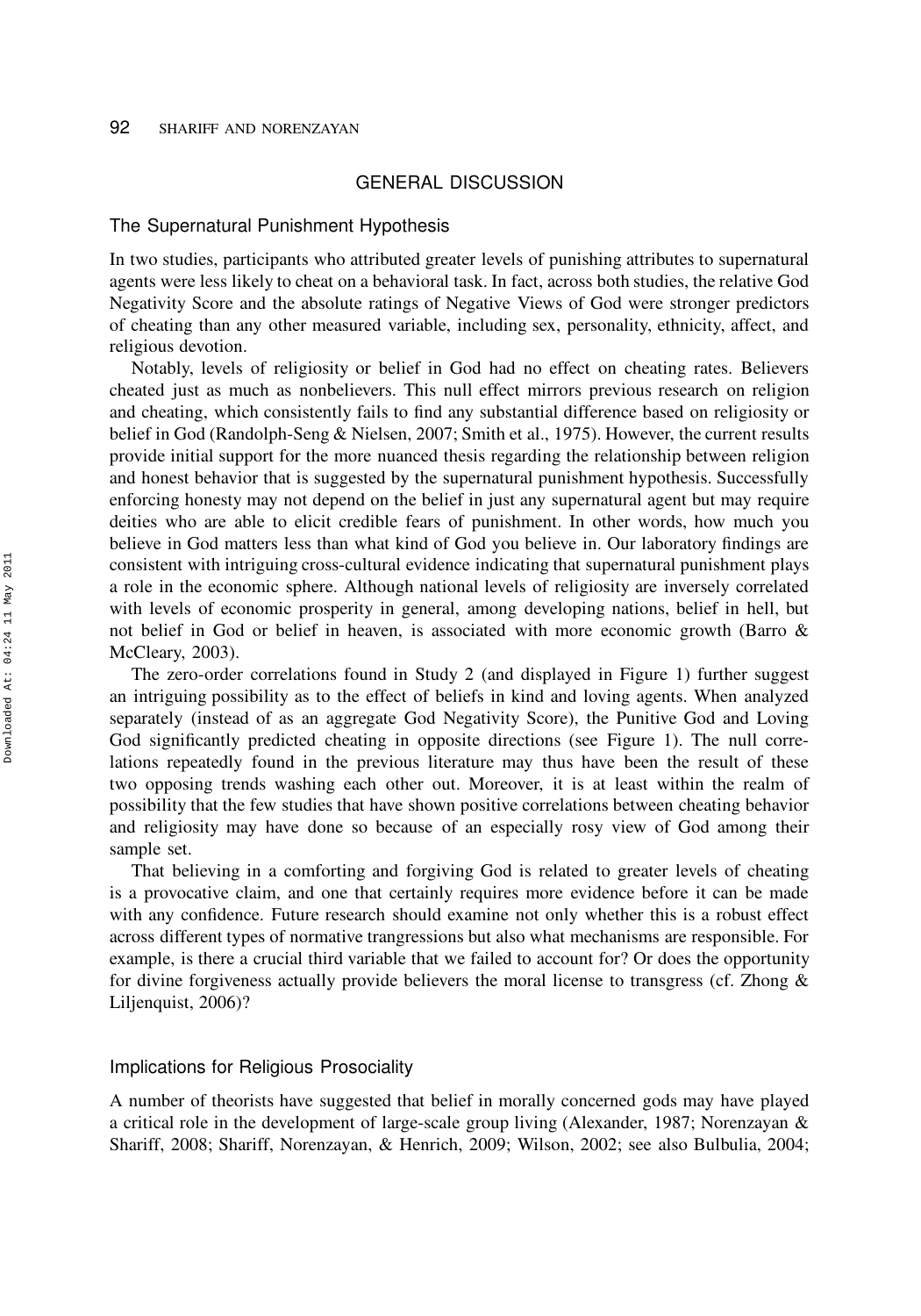Johnson & Kruger, 2004, for distinct but related arguments). As societies expand in size, social relations become more anonymous; anonymity, in turn, makes it harder to monitor and punish cheating and uncooperative behaviors, and as a result levels of trust plummet and freeloading becomes rampant. In the absence of successful social monitoring, societies collapse (Dunbar, 2003; Henrich, 2006; Roes & Raymond, 2003). The historical outsourcing of human social monitoring (in all its limitations) to the widespread belief in omniscient and morally involved agents could have vastly increased the population of people who could be trusted not to cheat, freeride, or otherwise transgress established moral norms (Bering, 2006; Johnson & Krüeger, 2004; Roes & Raymond, 2003). These data support the idea that belief in punishing gods, in particular, may have been especially effective for this end. In this regard, the classic selfserving bias (Miller & Ross, 1975), coupled with Morewedge's (2009) finding that people have a *negative agency bias*—a tendency to more often ascribe agentic qualities to negative events—provides one mechanism by which belief in punishing gods may have even been easier to emerge and stabilize in the infancy of civilization than belief in more benevolent gods. Throughout time, people would have more often ascribed positive events to their own doing and negative events to an external, and possibly supernatural, agent. The resultant base rate difference in what types of events gods were responsible for, coupled with existing cognitive tendencies to overinfer intentionality and teleology (Pyysiäinen, 2009), would have easily led individuals to see early Gods as the punitive arbiters of much misfortune. In modern times, however, this is not the case. For instance, Spilka and Schmidt (1983) show that people are now more likely to attribute positive—not negative—events to God. Moreover, most people view God as benevolent, and many reinterpret God's role in negative events as benign (Pargament, 1997). Punishing Gods, it seems, are outnumbered in the pantheon. This issue is considered in the next section.

#### Limitations and Future Directions

The theoretical justification and empirical support for the association of punishing God beliefs with reduced cheating raise questions about the persistence and modern pervasiveness of beliefs in kind, compassionate, loving gods. Indeed, across both studies, mean ratings for positive qualities were more than twice as high as negative ones. If the more negative aspects of supernatural deities are predictive of less cheating, it is worth briefly considering why those positive aspects have persisted, and even thrived in the marketplace of cultural ideas. Intuitively, the most apparent appeal to seeing God as forgiving and compassionate rather than vengeful and angry is that this view is both more comfortable and more comforting. A loving God, therefore, may be a better selling point for proselytizing religions looking to attract new members. Recent surveys indicate that a surprisingly large percentage of Americans—44%—have switched religious affiliations at least once in their lives (The Pew Forum on Religion and Public Life, 2008). In fluid and competitive religious markets, a nicer God may be an effective recruiting tool. This would be especially true if the existence of well-established secular institutions for social monitoring can offset the costs to cooperation and honesty that beliefs in kinder Gods may have otherwise elicited. If so, the concept of a kind God would be expected to be more prevalent among societies with effective social institutions and high trust levels. Conversely, the concept of a punishing God should be expected to be more widespread in societies where the threat of freeloading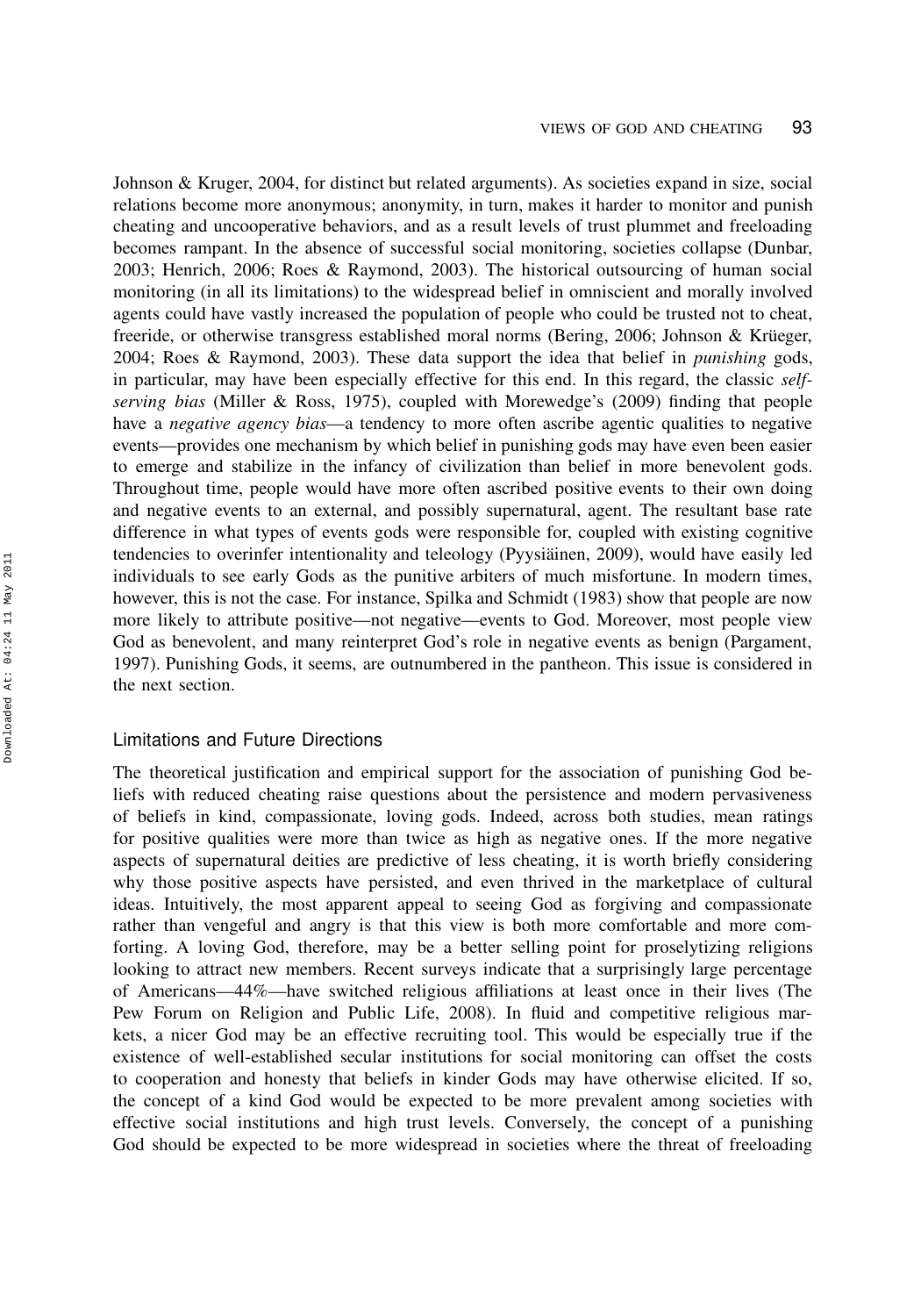is high, such as those lacking effective social institutions, experiencing internal or external threats, or both. This hypothesis raises the possibility that the widespread belief in benevolent deities is a modern phenomenon—the consequence of a gradual change in religious beliefs.

Another possibility is that punishing Gods and compassionate Gods may serve different moral purposes. Following research on the differential effects of punishment and reward (e.g., Rand et al., 2009), punitive deities may be more effective at keeping anonymous strangers from cheating each other, whereas rewarding deities may be more effective at encouraging more trust and cooperation within groups of people who interact recurrently. The cross-cultural work by Barro and McCleary (2003), discussed earlier, is supportive of this possibility. Their finding that supernatural punishment is related to economic growth in developing nations suggests that the prevalence of these types of deities (or the attributes of the same deity) may systematically vary depending on the social conditions that exist in particular cultures at particular times. These possibilities are ripe for future study.

A related question that cannot be addressed with the current data is that of religious differences. Given the vast variation in the types of supernatural agents across religions, an important empirical question is whether these beliefs are differentially successful at reducing cheating and fostering honest behavior. Although religious affiliation did not predict cheating behavior in Study 2, the size and diversity of our samples were too limited to adequately address this question. Indeed, our small sample sizes generally limited our analysis of relevant moderating variables. Future studies using larger sample sizes and selective sampling of different religions could contribute much to addressing these fascinating theoretical issues.

Finally, three methodological issues limit the conclusions that can be drawn from the current findings. First, the artificiality of the employed cheating measure needs to be considered when making claims based on these data. That said, although identical or closely related variants of this paradigm have been used before (e.g., Bering, McLoed, & Shackelford, 2005; Vohs & Schooler, 2008), all lab-based cheating measures have their weaknesses. Thus, replicating the present findings with complementary studies conducted outside the lab, with more naturalistic measures of cheating, would increase confidence in our conclusions.

Second, the link between views of God and cheating behavior revealed by the current data is a correlational finding and therefore should be interpreted with caution. Although a correlational design is appropriate given that our question of interest was specifically concerned with how chronic dispositional beliefs are related to behavior rather than the acute situational effects seen in recent priming studies (Randolph-Seng & Neilsen, 2007; Shariff & Norenzayan, 2007), causal direction cannot be unambiguously determined from such designs. That said, the current relationship persisted after controlling for relevant personality dimensions and demographic background, and after ruling out any possible influence of cheating on views of God. Therefore, at least with reference to the factors we tested, third variable and reverse causation explanations of the data were not supported.

Third, the two samples in this study consisted of North American university students, which limits claims of generalizability across populations. Although there was considerable ethnic and religious diversity, students samples in general are often psychological outliers and data that rely on these samples exclusively should be interpreted with caution (Henrich, Heine, & Norenzayan, 2010).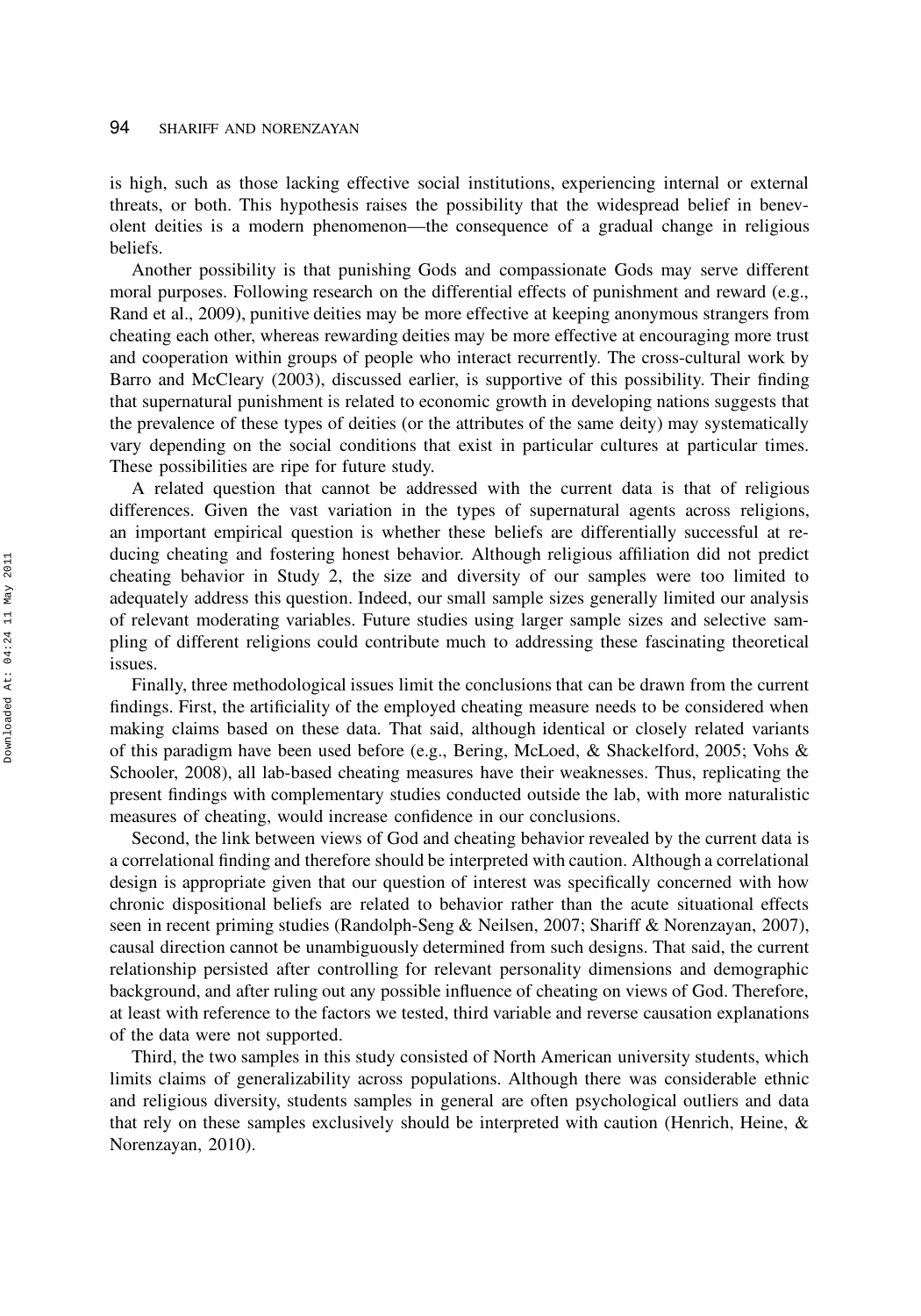#### **Conclusion**

These two studies provide evidence that the connection between religion, measured as an individual difference variable, and counternormative behavior is more complex than simply finding relationships with trait religiosity. The current research is consistent with the prior findings that overall religiosity is unrelated to cheating but supports the hypothesis that belief in fearsome punishing supernatural agents—mean gods—does predict more honest behavior in anonymous situations.

#### **REFERENCES**

- Ahmed, A. M., & Salas, O. (2008). In the back of your mind: Subliminal influences of religious concepts on prosocial behavior. Available at EconPapers: http://econpapers.repec.org/RePEc:hhs:gunwpe:0331.
- Alexander, R. D. (1987). The biology of moral systems. New York: Aldine de Gruyter.
- Atran, S., & Norenzayan, A. (2004). Religion's evolutionary landscape: Counterintuition, commitment, compassion, communion. Behavioral and Brain Sciences, 27, 713–770.
- Barro, R., & McCleary, R. (2003). Religion and economic growth across countries. American Sociological Review, 68, 760–781.
- Batson, C. D., Schoenrade, P., & Ventis, W. L. (1993). Religion and the individual. New York: Oxford University Press.
- Bering, J. M. (2006). The folk psychology of souls. Brain and Behavioral Sciences, 29, 453–462.
- Bering, J. M., McLeod, K. A., & Shackelford, T. K. (2005). Reasoning about dead agents reveals possible adaptive trends. Human Nature, 16, 60–81.
- Boyer, P. (2001). Religion explained: The human instincts that fashion Gods, spirits, and ancestors. London: William Heinemann.
- Bulbulia, J. (2004). Religious costs as adaptations that signal altruistic intention. Evolution and Cognition, 10, 19–38.
- Dunbar, R. I. M. (2003). The social brain: Mind, language, and society in evolutionary perspective. Annual Review of Anthropology, 32, 163–181.
- Fehr, E., & Gachter, S. (2002). Altruistic punishment in humans. Nature, 415, 137–140.
- Guthrie, S. G. (1993). Faces in the clouds: A new theory of religion. Oxford, UK: Oxford University Press.
- Guttman, J. (1984). Cognitive morality and cheating behavior in religious and secular school children. Journal of Educational Research, 77, 249–259.
- Henrich, J. (2006). Cooperation, punishment, and the evolution of human institutions. Science, 312, 60–61.
- Henrich, J., Heine, S. J., & Norenzayan, A. (2010). The weirdest people in the world? Behavioral and Brain Sciences, 33, 61–135.
- Hoge, R. (1972). A validated intrinsic religious motivation scale. Journal for the Scientific Study of Religion, 11, 369–376.
- John, O. P., & Srivastava, S. (1999). The Big Five trait taxonomy: History, measurement, and theoretical perspectives. In L. A. Pervin & O. P. John (Eds.), Handbook of personality: Theory and research (pp. 102-138). New York: Guilford.
- Johnson, D. D. P., & Bering, J. M. (2006). Hand of God, mind of man: Punishment and cognition in the evolution of cooperation. Evolutionary Psychology, 4, 219–233.
- Johnson, D. D. P., & Krüger, O. (2004). Supernatural punishment and the evolution of cooperation. Political Theology 5, 159–176.
- Miller, D. T., & Ross, M. (1975). Self-serving biases in the attribution of causality. Psychological Bulletin, 82, 213–225.
- Morewedge, C. K. (2009). Negativity bias in attribution of external agency. Journal of Experimental Psychology: General, 138, 535–545.
- Nathanson, C., Paulhus, D. L., & Williams, K. (2006). Predictors of a behavioral measure of academic cheating: Personality and competence but not demographics. Contemporary Educational Psychology, 31, 97–122.
- Newton, A. T., & McIntosh, D. (2009, January). Is the cookie good or is it \*good\*? The effect of religious imperatives on opting for virtue. Presented at the Society for Personality and Social Psychology meeting, Tampa, FL.